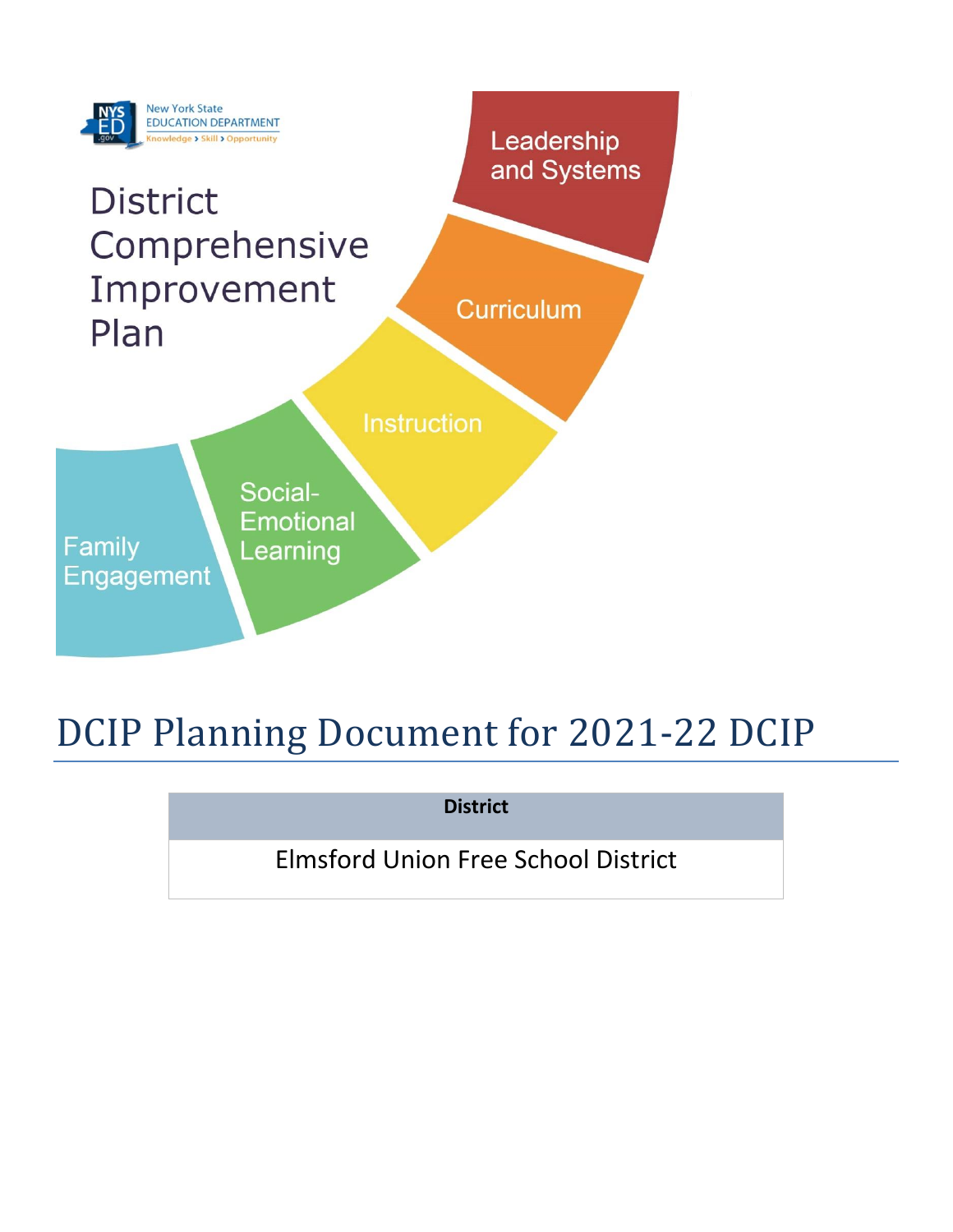A Message to District Leaders:

The District Comprehensive Improvement Plan (DCIP) Planning Document is designed to help districts consider the conditions within the District that need attention when developing the 2021-22 DCIP.

The DCIP Planning Document provides the District with the opportunity to reflect on the way in which the schools within the District are organized to promote achievement. While this document is intended to serve as a foundation for the DCIP, NYSED strongly encourages districts to take a deeper look at relevant data across the District to best support the District's ability to identify specific solutions for their unique needs. This document will involve:

- Reviewing the District's vision, values, and aspirations
- Reviewing the 2021-22 Commitments made by CSI/TSI schools in the district
- Evaluating the impact of COVID-19
- Considering the effectiveness of the 2020-21 DCIP
- Understanding local data

NYSED encourages districts to be strategic in how they address their needs and to be mindful of the number of priorities and changes they attempt to address each year. When developing your 2021-22 DCIP, consider ways the Priorities intersect so that the DCIP is aligned to support the pressing needs of the district. Rather than identifying multiple independent Priorities within the DCIP, consider ways that Priorities could be supported through a strategic approach that allows for the work being done in one area to support the work being done in another area.

## **Contents**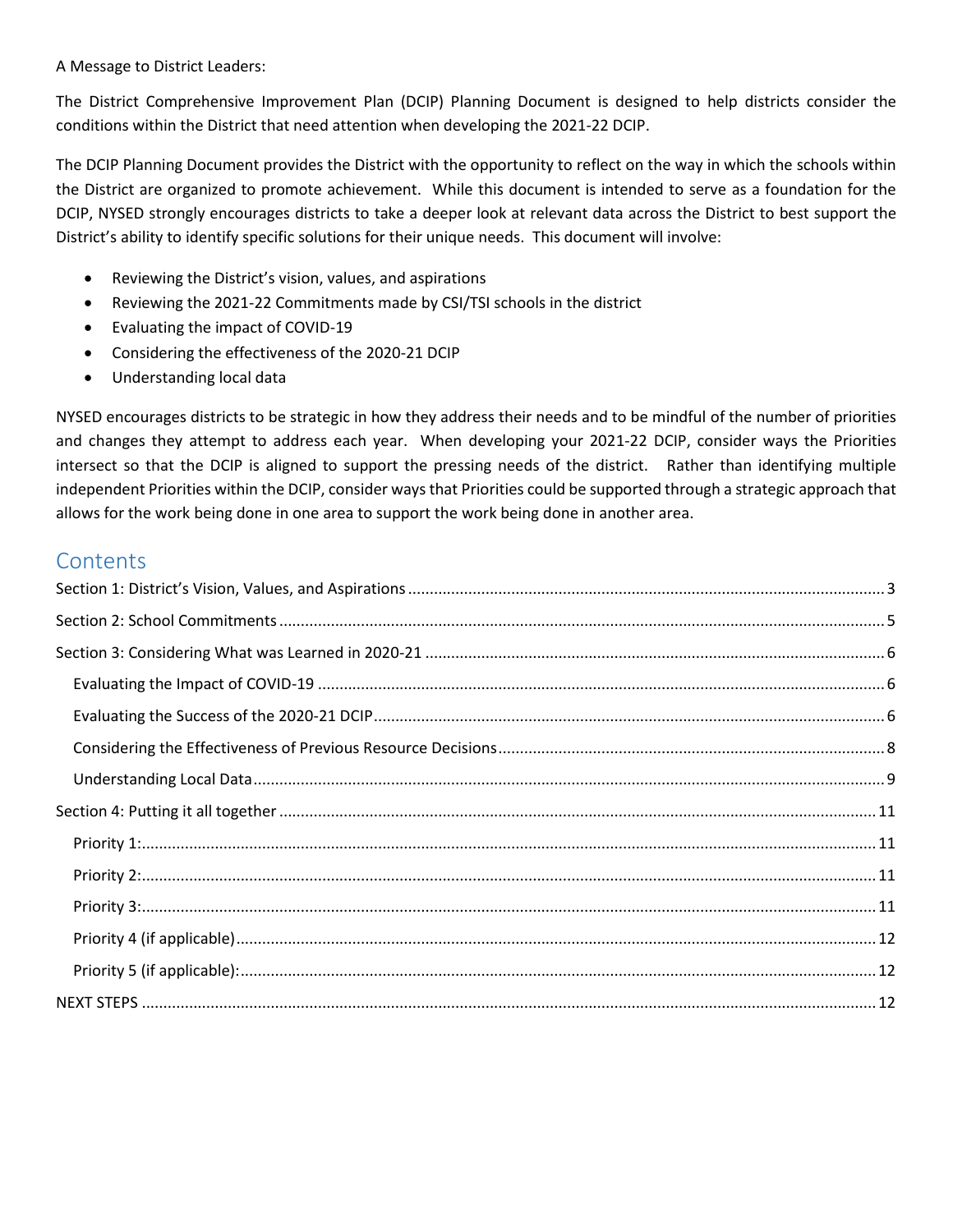## <span id="page-2-0"></span>Section 1: District's Vision, Values, and Aspirations

#### 1. What is the District's vision?

Maintain excellence and graduate each student prepared for college or career.

2. In recognition that sometimes vision statements may not be a current reflection of the District's values and aspirations, is there anything else important to know about what the District values and aspires to be that is not captured in the current vision?

The district is committed to the following values:

- Student focused: Students are our first priority.
- Character: Value integrity, diversity and mutual respect; we take pride in all that we do.
- High expectations: All students will achieve success.
- Teaching and learning: Implement a rigorous curriculum which includes academics, the arts and athletics.
- Health and safety: Provide a healthy, safe and secure environment.
- Community: Family and community partnership is essential.
- 3. What themes emerged through the Student Interviews in your identified school(s) that let you know that you have made progress toward the vision, values, and aspirations of the District?

During conversations with students, they stated that the school was a diverse learning community where most students knew one another and staff knew all of the students. They also offered that students had the opportunity to succeed, such as in academics, athletics, and extra-curricular activities. One remarked that if a student wanted they could get many college credits through courses offered at the school. The students also indicated that they felt safe in school,

4. What themes emerged through the Student Interviews in your identified school(s) that let you know that you still have work to be done toward the vision, values, and aspirations of the District?

During an anonymous student survey, the results indicated the following areas need improvement:

- How strong is the social connection between teachers and students within and beyond the classroom? 55 % responded favorably.
- If you walked into class upset, how many of your teachers would be concerned? 44% responded favorably
- How connected do you feel to the adults at your school? 22% responded favorably
- 5. What themes emerged through the Equity Self-Reflection in your identified school(s) that let you know that you have made progress toward the vision, values, and aspirations of the District?

For the past 2 years, the district established an Equity Team that includes staff, parents, students, and administrators. During the 2020-2021 school year, each school developed their own building-based equity teams and planned activities and professional development for the school community. The teams provided insight into more culturally relevant classroom learning opportunities, restorative practices, and student led extracurricular activities with an emphasis on inclusivity and global competence. A few examples are the Student Government, REACH, Green, and LBGQT clubs where student voices are the focus for improvement efforts.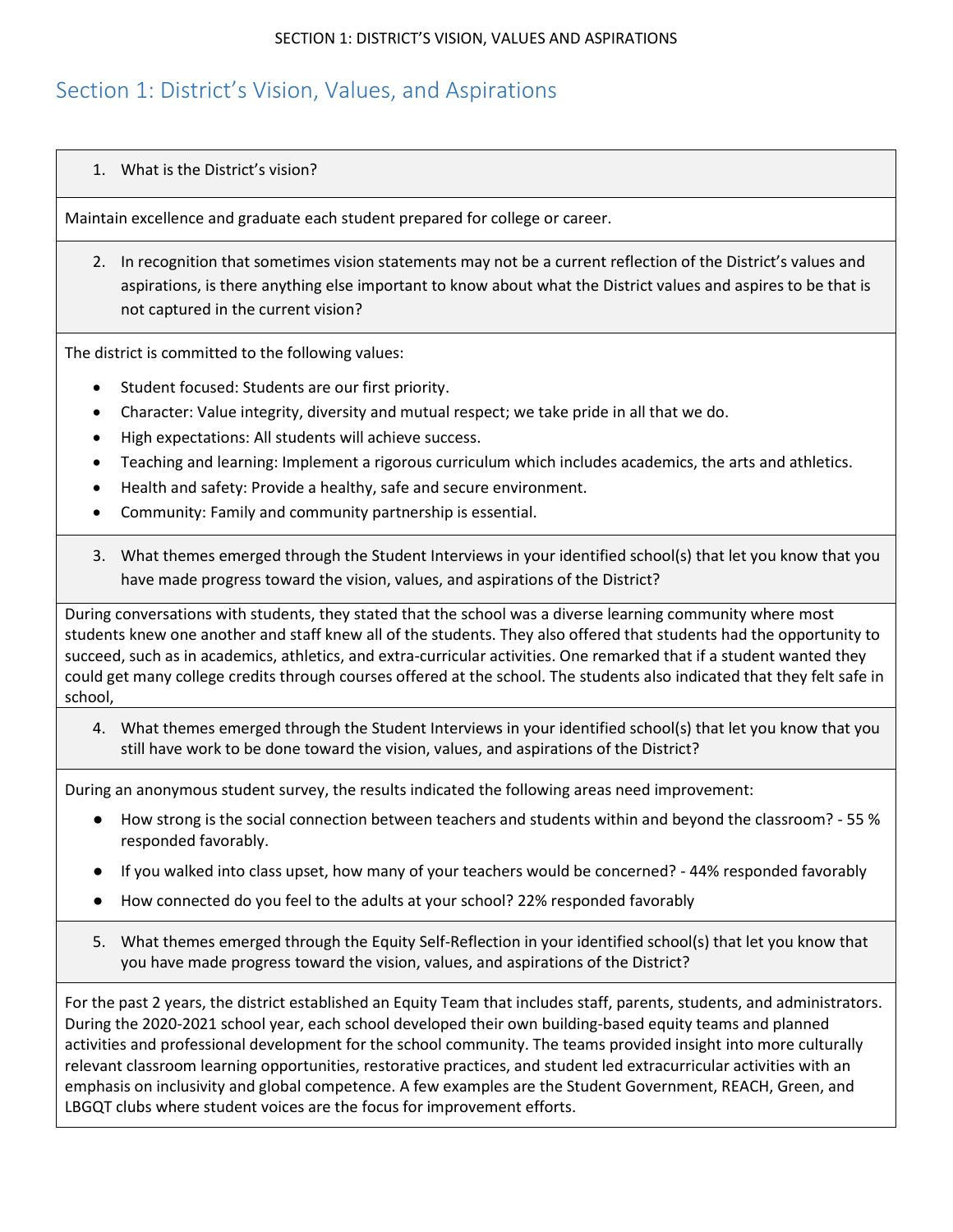6. What themes emerged through the Equity Self-Reflection in your identified school(s) that let you know that you still have work to be done toward the vision, values, and aspirations of the District?

To continue the work of elevating student voices and include more students on district and school decision-making teams.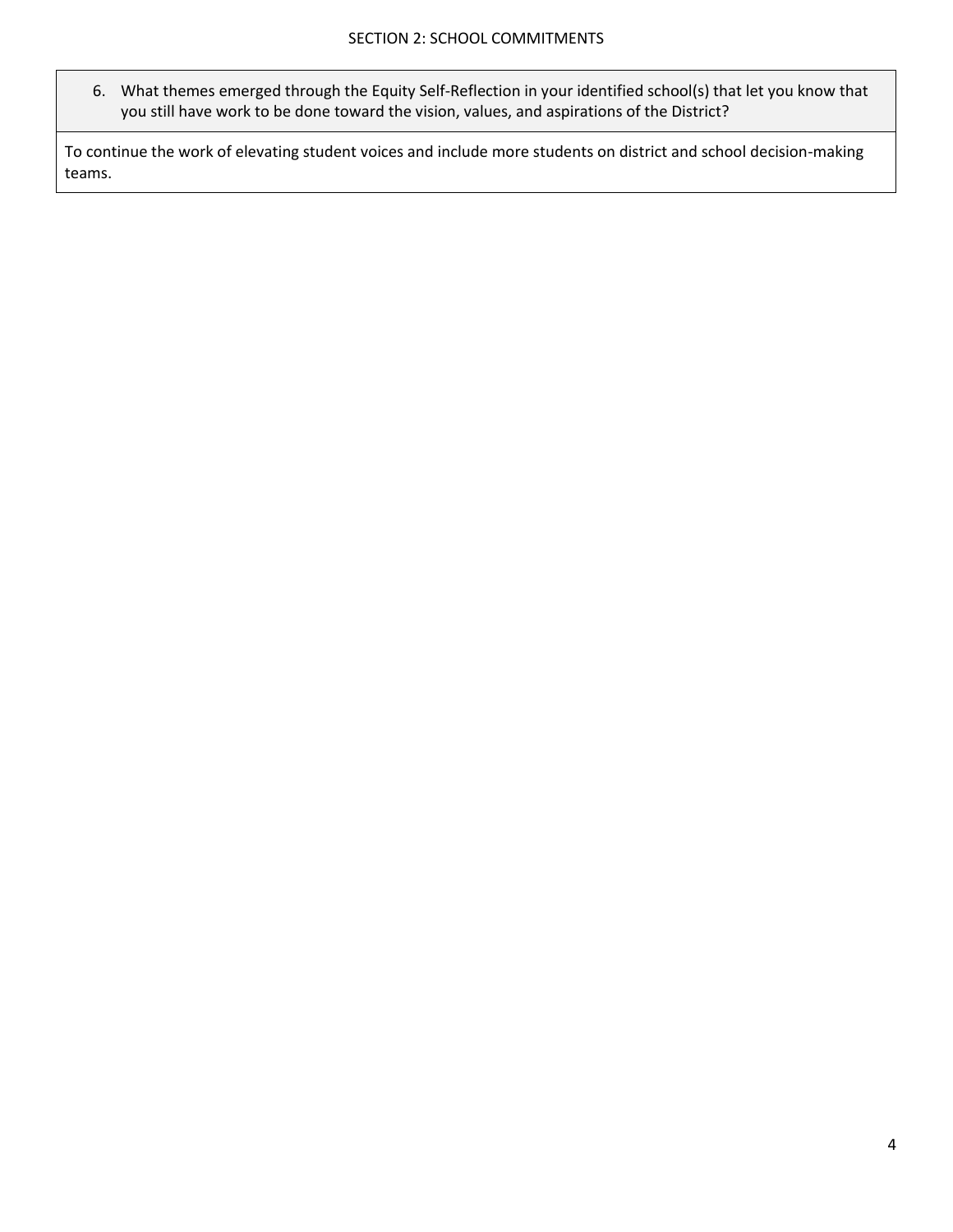# <span id="page-4-0"></span>Section 2: School Commitments

1. What Commitments did your identified school(s) make in their 2021-22 SCEP(s)? *Provide the Commitments for each identified school.*

Commitment to strengthening our ability to provide a standards-aligned, culturally relevant curriculum.

Commitment to maintaining connections and deepening communication among administration, students, staff, and the community.

2. Was there anything on the "Leveraging Resources to Advance Our SCEP" document that your identified school(s) completed that surprised you?

The focus on staff social and emotional learning needs. Generally, conversations are focused on students and their was a recognition that the entire school community should be the focus.

3. What do you envision to be the three to six largest expenses from those identified on the "Leveraging Resources to Advance Our SCEP" document that your identified school(s) completed?

Professional development, outside resources (speakers, field trips, etc.), and materials/supplies.

4. Based on your review of the Resources section for each Commitment on the SCEP(s) and the Leveraging Resources document from each identified school, what are the most effective ways for the District to use People to advance these Commitments at the identified school(s), and, if applicable, at other schools in the District?

Ensure the school year schedule allows for common planning for departments and grade-levels, districtwide. Time dedicated to the topic during pre-service and superintendent conference days for all staff. And that extracurricular projects and/or activities are offered aligned to the respective age of students in each our schools.

5. Based on your review of the Resources section for each Commitment on the SCEP(s) and the Leveraging Resources document from each identified school, what are the most effective ways for the District to use Money, Space, and Time to advance these Commitments at the identified school(s), and, if applicable, at other schools in the District?

Purchasing new books for the school and classroom libraries. Purchasing curricular materials to supplement existing curriculum. Invest in professional development opportunities that address curriculum development, project-based learning experiences, and authentic lesson development. Provide students with authentic opportunities in school, the classroom, and outside of the district/Village.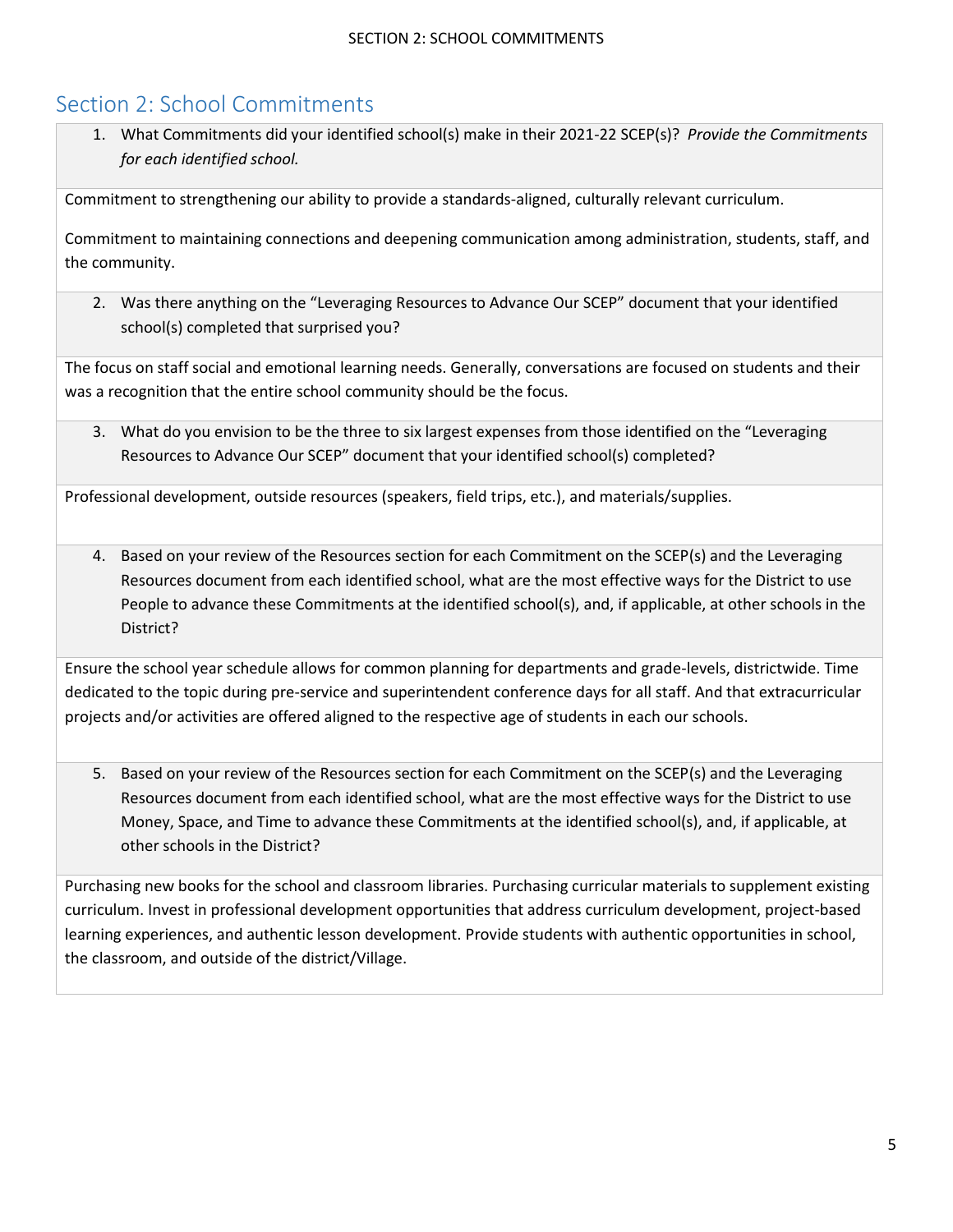# <span id="page-5-0"></span>Section 3: Considering What was Learned in 2020-21

## <span id="page-5-1"></span>Evaluating the Impact of COVID-19

What needs emerged as a result the COVID-19 pandemic?

For more than a year, we've been isolated. We heard this often in our interviews with students. Approximately 25-40 % of students were virtual during the 2020-21 school year. Those that attended in person remained 6 feet apart from their peers. Students missed out on extracurricular activities, field trips, and the social interactions that are part of being a student. Community events were cancelled. Both staff and students had limited opportunities for human connection beyond their immediate households. Students missed out on making new friends and strengthening existing friendships. When completing the Equity Self-Reflection, we discussed the need to give students more say in the learning that occurs in classrooms. When interviewed, students overwhelmingly requested more social and emotional connections in the upcoming academic year within the classroom environment.

What has the District learned through its efforts to address these needs?

Based on feedback from students and parents, it is important to begin building the capacity for stronger communication between administration, staff, students, and families. Additionally, we hope to continue to encourage student voice (via student clubs or groups) in the planning and design of this work to increase our student-centered focus.

How will these lessons learned be incorporated into the 2021-22 DCIP?

- Continue extracurricular interest solicitation, then schoolwide fair on clubs available.
- Continued use of social media and student-centered outlets to encourage participation.
- Increased parental outreach (social media, Talking Points, news blasts) by administration.
- Continue weekly Superintendent's updates
- Offer after-school activities based on student interests, with explicit attention toward those struggling with attendance.
- After-school club participation in school celebrations to showcase club activities and presence.

## <span id="page-5-2"></span>Evaluating the Success of the 2020-21 DCIP

Refer to the 2020-21 DCIP to complete the information below.

Priority 1 in 2020-21 DCIP: Early Intervention and Identification

Was the District able to achieve the Qualitative and Quantitative Outcomes identified for this Priority? Yes

If the identified outcomes were not achieved, in the space below, identify factors that may have contributed to the District not achieving these outcomes.

Factors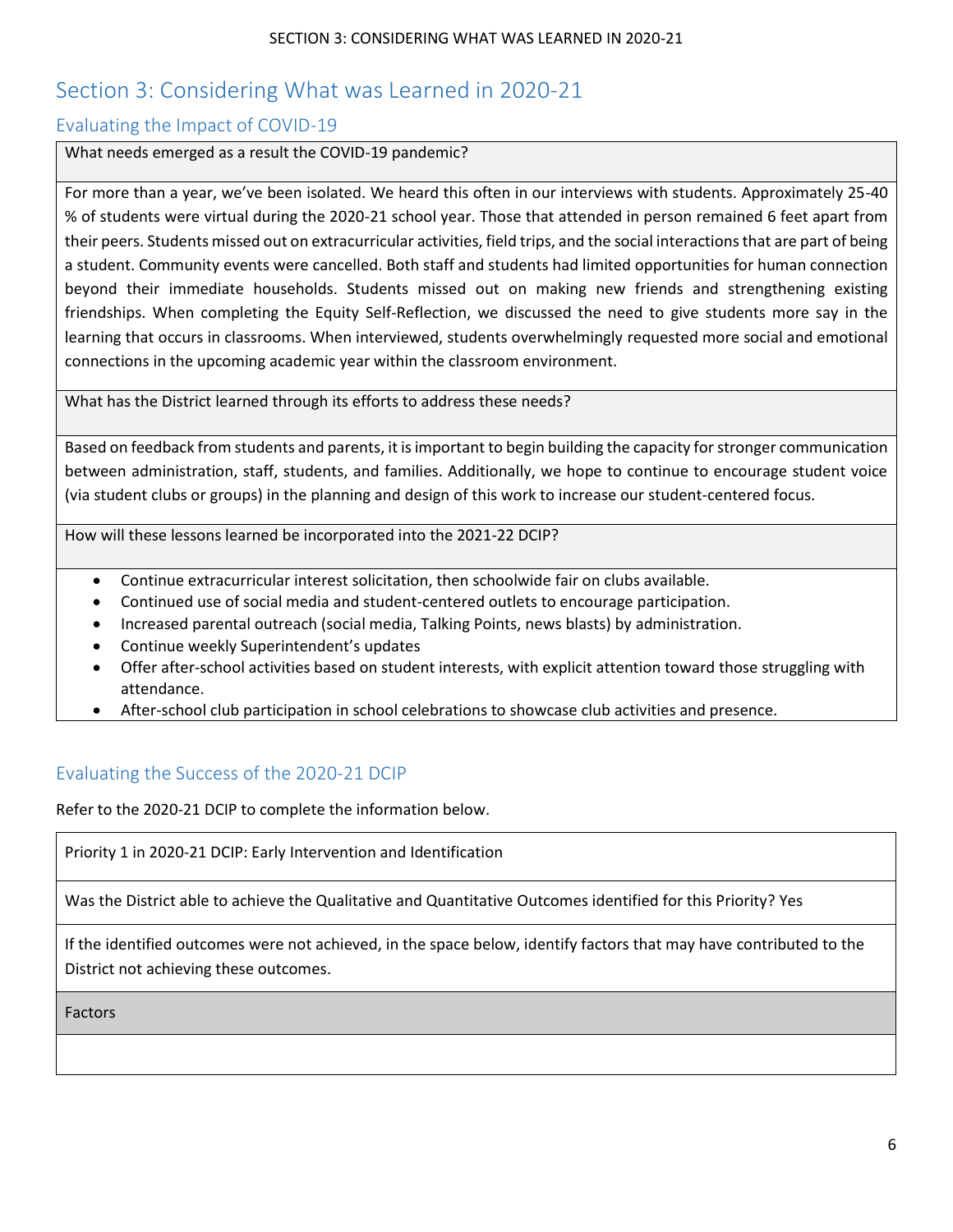Priority 2 in 2020-21 DCIP: Curriculum Development and Alignment

Was the District able to achieve the Qualitative and Quantitative Outcomes identified for this Priority? Partly

If the identified outcomes were not achieved, in the space below, identify factors that may have contributed to the District not achieving these outcomes.

Factors

Based upon Student Focus Groups and due to the COVID-19 challenges, students were missing the "personal connections, group work, normal classes, and social interaction," which left a need to shift from the previously aligned mapping and learning experiences.

With the challenges from COVID-19, the school schedules changed over the course of the school year and required a paradigm shift in learning models. As a result, staff were required to plan for these shifts, while still trying to align curriculum to the new learning models - ie. Cohort grouping, in person, virtual, asynchronous, and synchronous.

Priority 3 in 2020-21 DCIP: Social-Emotional Learning

Was the District able to achieve the Qualitative and Quantitative Outcomes identified for this Priority? No

If the identified outcomes were not achieved, in the space below, identify factors that may have contributed to the District not achieving these outcomes.

Factors

The effects of COVID-19 and the traumas experienced were varied and unique to individual experiences. This required more professional development on signs, symptoms, and interventions. As a result, we forged a new partnership with a satellite clinical provider to address these challenges/areas of need.

Because most were isolated for most of the school year, we focused on fun and engaging learning experiences to address school community needs. However, virtual options were not always the most effective and did not produce the planned outcomes.

Priority 4 in 2020-21 DCIP: The district will expand professional learning opportunities to the district staff for the goal of fostering a more equitable and inclusive school environment.

Was the District able to achieve the Qualitative and Quantitative Outcomes identified for this Priority? Yes

If the identified outcomes were not achieved, in the space below, identify factors that may have contributed to the District not achieving these outcomes.

Factors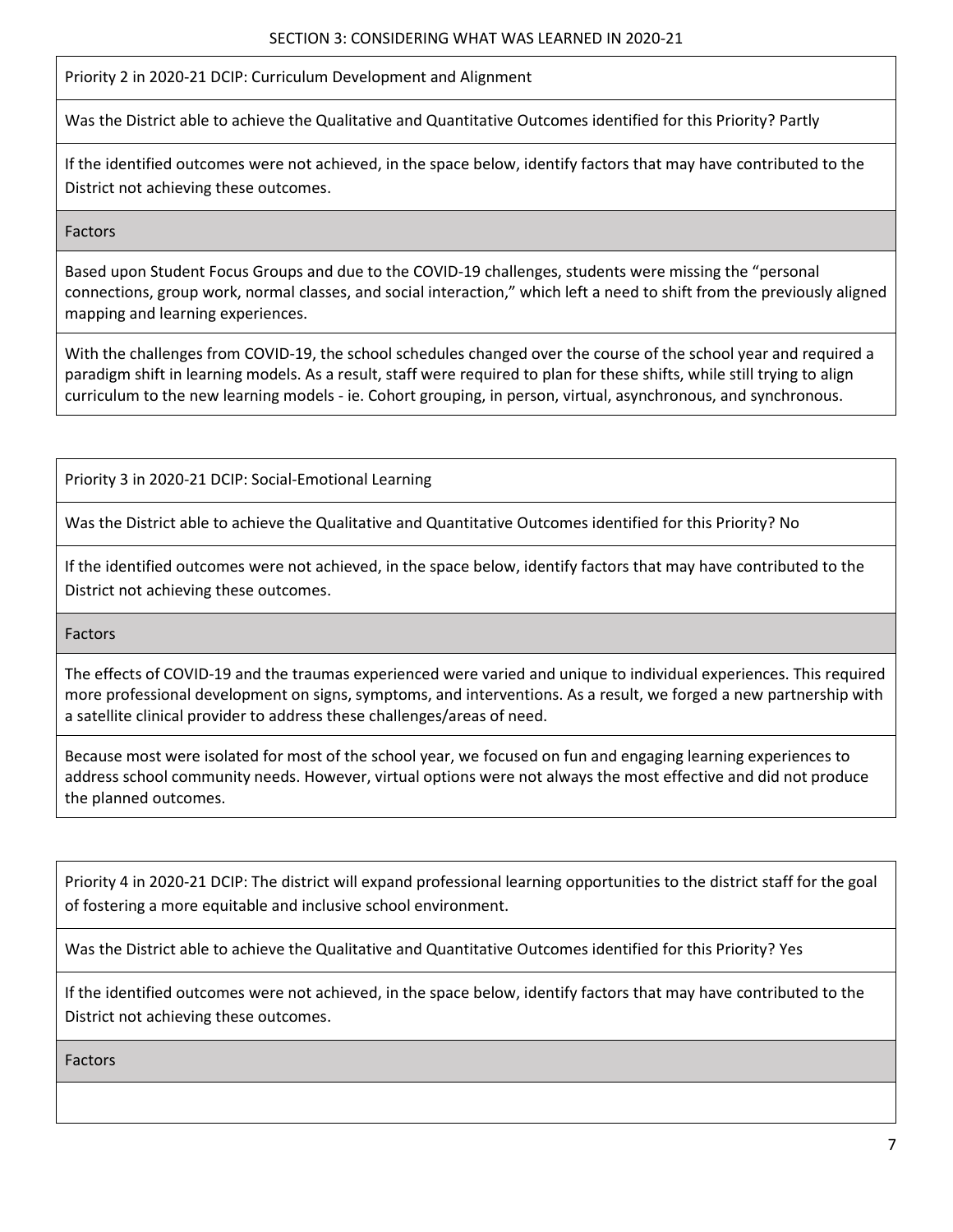Priority 5 in 2020-21 DCIP: The district seeks to provide family engagement opportunities that are meaningful, address families' needs, and foster an inclusive school community.

Was the District able to achieve the Qualitative and Quantitative Outcomes identified for this Priority? Yes

If the identified outcomes were not achieved, in the space below, identify factors that may have contributed to the District not achieving these outcomes.

Factors

After reviewing your success in achieving the 2020-21 DCIP Priorities, what will you do differently in **implementing**  your 2021-22 DCIP as a result of lessons learned?

As the district plans for a full in person reopening in September our school community will continue to build on the use of technology that students have become accustomed to. Additionally, the challenges of COVID-19 required that we had frequent, clear, and a myriad of communication vehicles to more effectively reach the school community. We will continue to employ these practices and resources moving into the 2021-2022 school year.

## <span id="page-7-0"></span>Considering the Effectiveness of Previous Resource Decisions

Identify the top three areas where the District directed its 2020-21 Title 1 1003(a) District-level Improvement Funds.

#1 Recipient/Use of District Improvement Funds: Curriculum alignment/planning

What was your goal in directing funds in this manner? To ensure a vertically and horizontally aligned PK-12 curriculum in all areas and grade levels.

Have you met this goal? How do you know? We have partially met this goal. This is evident in classroom observations, curriculum mapping, and assessments.

What **practices (including student practices and teacher practices)** look different in the District now as a result of this expenditure? More frequent use of assessment data to inform instruction and planning.

#2 Recipient/Use of District Improvement Funds: Professional Development

What was your goal in directing funds in this manner? To provide a challenging learning experience by assessing individual student learning needs and the interventions required to ensure growth.

Have you met this goal? How do you know? The district has partially met this goal, which is evident by the assessment data points for formative and summative assessments – ie. I-Ready, a2i, castle learning, etc.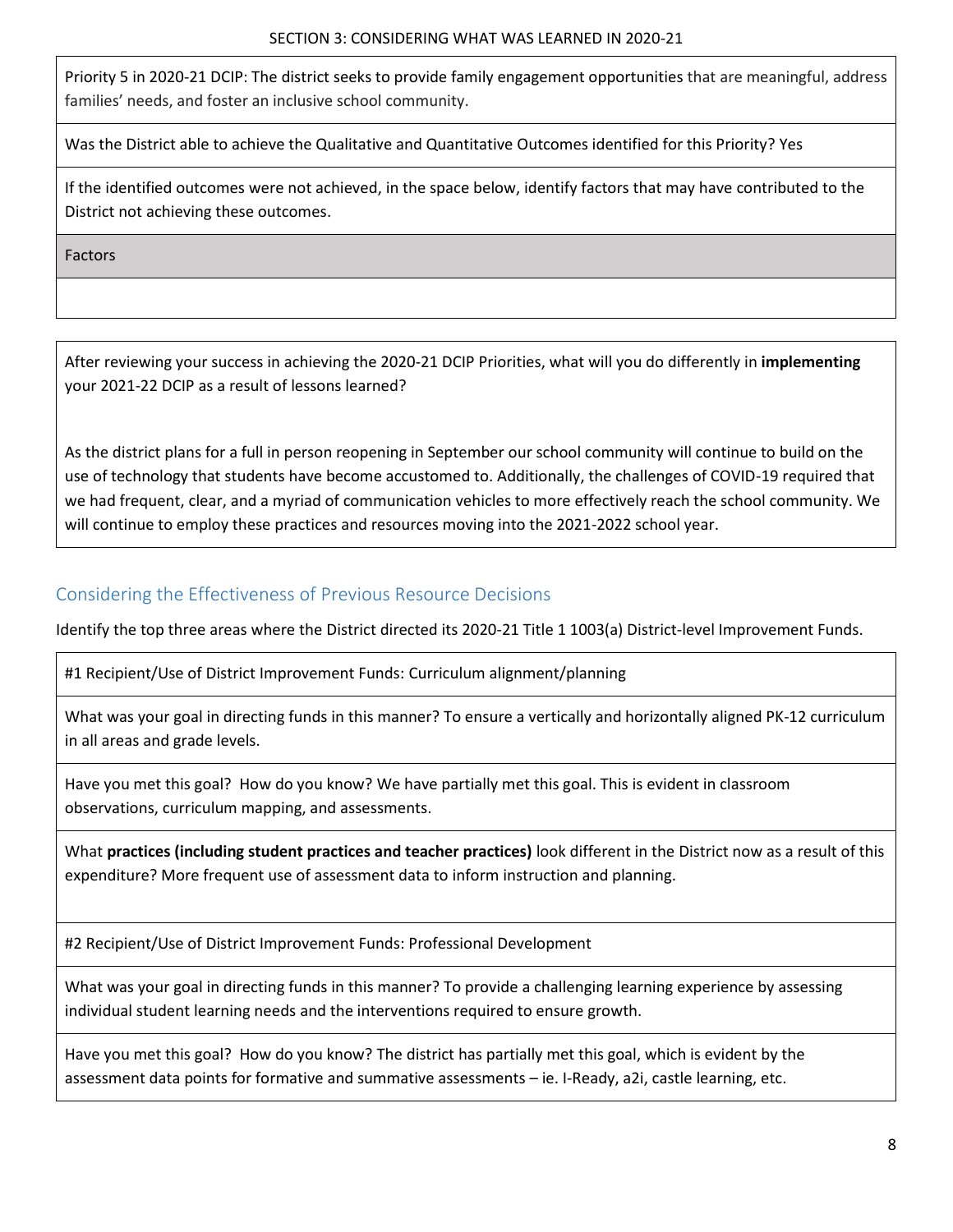What **practices (including student practices and teacher practices)** look different in the District now as a result of this expenditure? There is an increase in the use of data in the classroom to inform instruction. Additionally, the professional development has assisted in more challenging curriculum

#3 Recipient/Use of District Improvement Funds: Purchasing of resources, materials, and supplies

What was your goal in directing funds in this manner? To provide classroom support in the areas of technology, materials, and supplies.

Have you met this goal? How do you know? Yes, the district researched and purchased materials, resources, and supplies that were aligned to this goal. (eg. Science 21, Leveled Learning Intervention, texts, software, and assessments)

What **practices (including student practices and teacher practices)** look different in the District now as a result of this expenditure? More focused instruction based on formative assessment data and improvements to pedagogical practice.

After considering the effectiveness of previous resource allocation decisions, what will you do differently in **implementing** your 2021-22 DCIP as a result of lessons learned? The district will continue to focus on sequential programming to achieve improved graduation outcomes, such as college and career readiness, Advanced Regents Designation, as well as Seal of Biliteracy

## <span id="page-8-0"></span>Understanding Local Data

Use the space below to include at least five local data points that the District has collected that are relevant to understanding the District. These could include:

- State-collected data from the NYSED District Report Card, such as the teacher turnover rate
- District-collected data, such as survey results
- Districtwide academic assessment data
- Student engagement/attendance data
- Student social-emotional health data

When possible, consider data from the 2020-21 school year.

Example: *District survey data indicated that 44% of students say that they do not feel challenged in class.*

| District-level Data                                                                                                               |
|-----------------------------------------------------------------------------------------------------------------------------------|
| How much students feel that they are valued members of the school community. - 42% responded favorably                            |
| How easy do you find interacting with students at your school who are from a different cultural                                   |
| background than your own? - "Extremely easy" - 52%; "Quite easy" - 39%                                                            |
| How many of your teachers would you be excited to have again in the future? - 38% responded favorably                             |
| How strong is the social connection between teachers and students within and beyond the classroom? - 55 %<br>responded favorably. |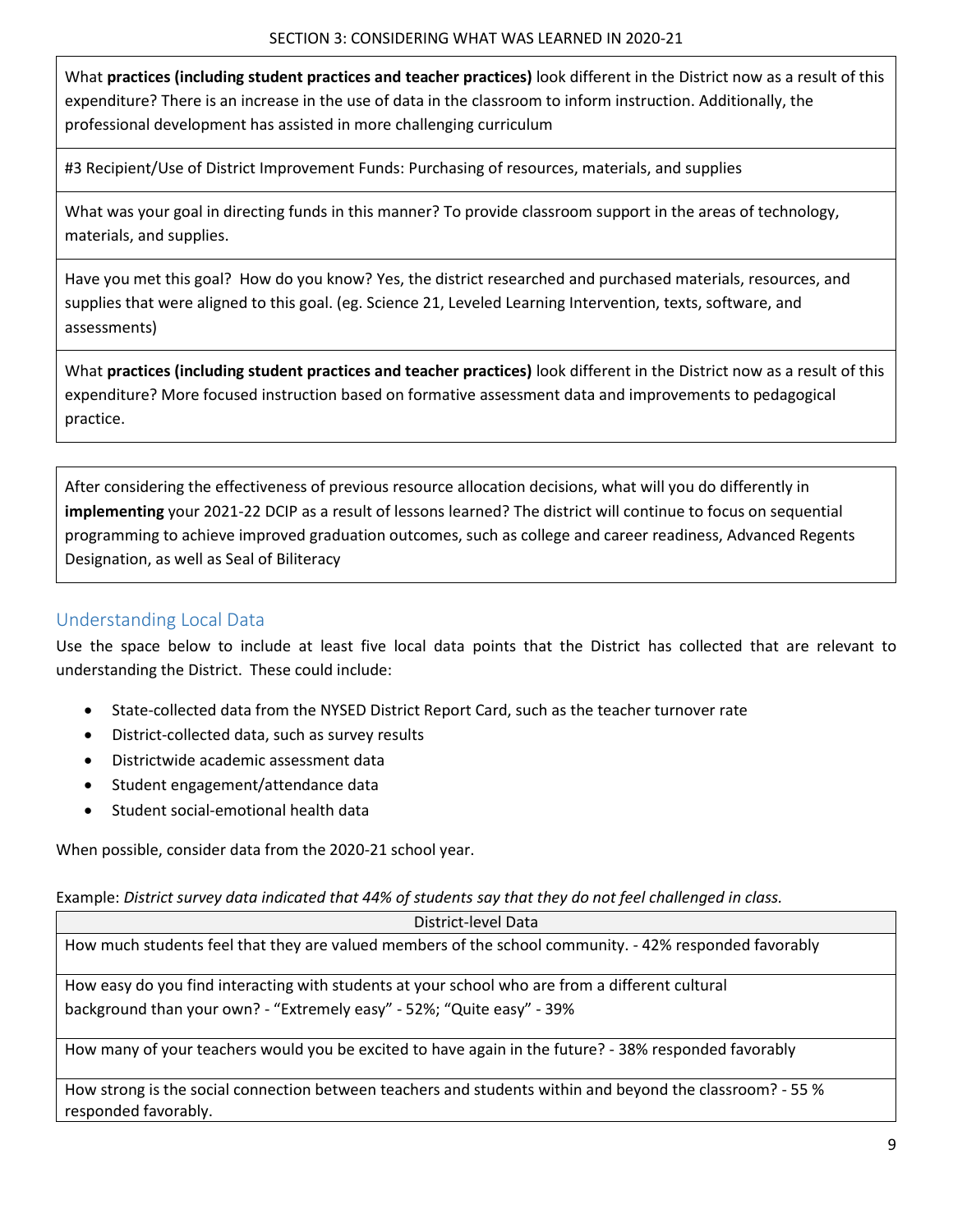If you walked into class upset, how many of your teachers would be concerned? - 44% responded favorably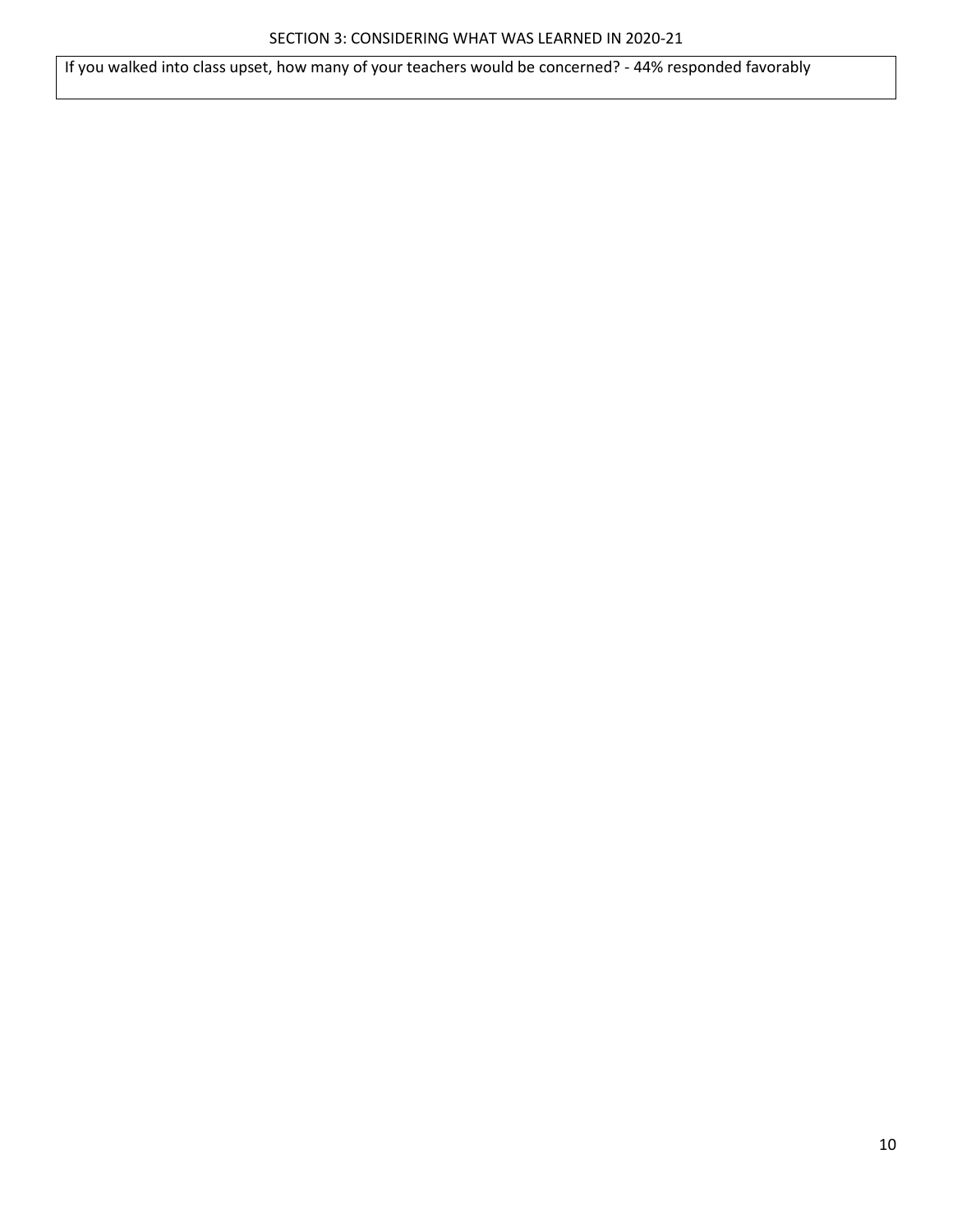# <span id="page-10-0"></span>Section 4: Putting it all together

**Review your responses to sections 1, 2 and 3** to identify 3 to 5 Priorities for the 2021-22 DCIP. Identify the Priorities below and indicate how those Priorities support the themes that emerged in the previous sections.

#### <span id="page-10-1"></span>Priority 1:

| What will the                 | <b>Social Emotional Learning/Support</b> |
|-------------------------------|------------------------------------------|
| District prioritize to extend |                                          |
| success in 2021-22?           |                                          |

This Priority helps support (indicate all that apply)

|              | $\boxtimes$ The District's Vision (Section 1, Question 1)                                 |
|--------------|-------------------------------------------------------------------------------------------|
| $\mathbf{I}$ | The District's Values and Aspirations not captured through Vision (Section 1, Question 2) |
|              | $\boxtimes$ Themes from Student Interviews (Section 1, Questions 3-4)                     |
|              | $\boxtimes$ Themes from the Equity Self-Reflection (Section 1, Questions 5-6)             |
|              | $\vert$ $\vert$ Commitments made by our identified school(s) (Section 2, Question 1)      |
|              | $\boxtimes$ Impact of COVID-19 (Section 3 – Evaluating the Impact of COVID-19)            |
|              | Recent Data (Section 3 - Understanding Local Data)                                        |

<span id="page-10-2"></span>Priority 2:

| What will the                 | <b>Curriculum and Instruction</b> |
|-------------------------------|-----------------------------------|
| District prioritize to extend |                                   |
| success in 2021-22?           |                                   |

This Priority helps support (indicate all that apply)

|  | $\Im$ The District's Vision (Section 1, Question 1) |  |  |  |  |  |
|--|-----------------------------------------------------|--|--|--|--|--|
|--|-----------------------------------------------------|--|--|--|--|--|

- The District's Values and Aspirations not captured through Vision (Section 1, Question 2)
- Themes from Student Interviews (Section 1, Questions 3-4)
- Themes from the Equity Self-Reflection (Section 1, Questions 5-6)
- Commitments made by our identified school(s) (Section 2, Question 1)
- Impact of COVID-19 (Section 3 Evaluating the Impact of COVID-19)
- $\boxtimes$  Recent Data (Section 3 Understanding Local Data)

#### <span id="page-10-3"></span>Priority 3:

| What will the                 | <b>Equity and Inclusion</b> |
|-------------------------------|-----------------------------|
| District prioritize to extend |                             |
| success in 2021-22?           |                             |

This Priority helps support (indicate all that apply)

- $[\times]$  The District's Vision (Section 1, Question 1)
	- The District's Values and Aspirations not captured through Vision (Section 1, Question 2)
- $\boxtimes$  Themes from Student Interviews (Section 1, Questions 3-4)
- $\boxtimes$  Themes from the Equity Self-Reflection (Section 1, Questions 5-6)
	- Commitments made by our identified school(s) (Section 2, Question 1)
- Impact of COVID-19 (Section 3 Evaluating the Impact of COVID-19)